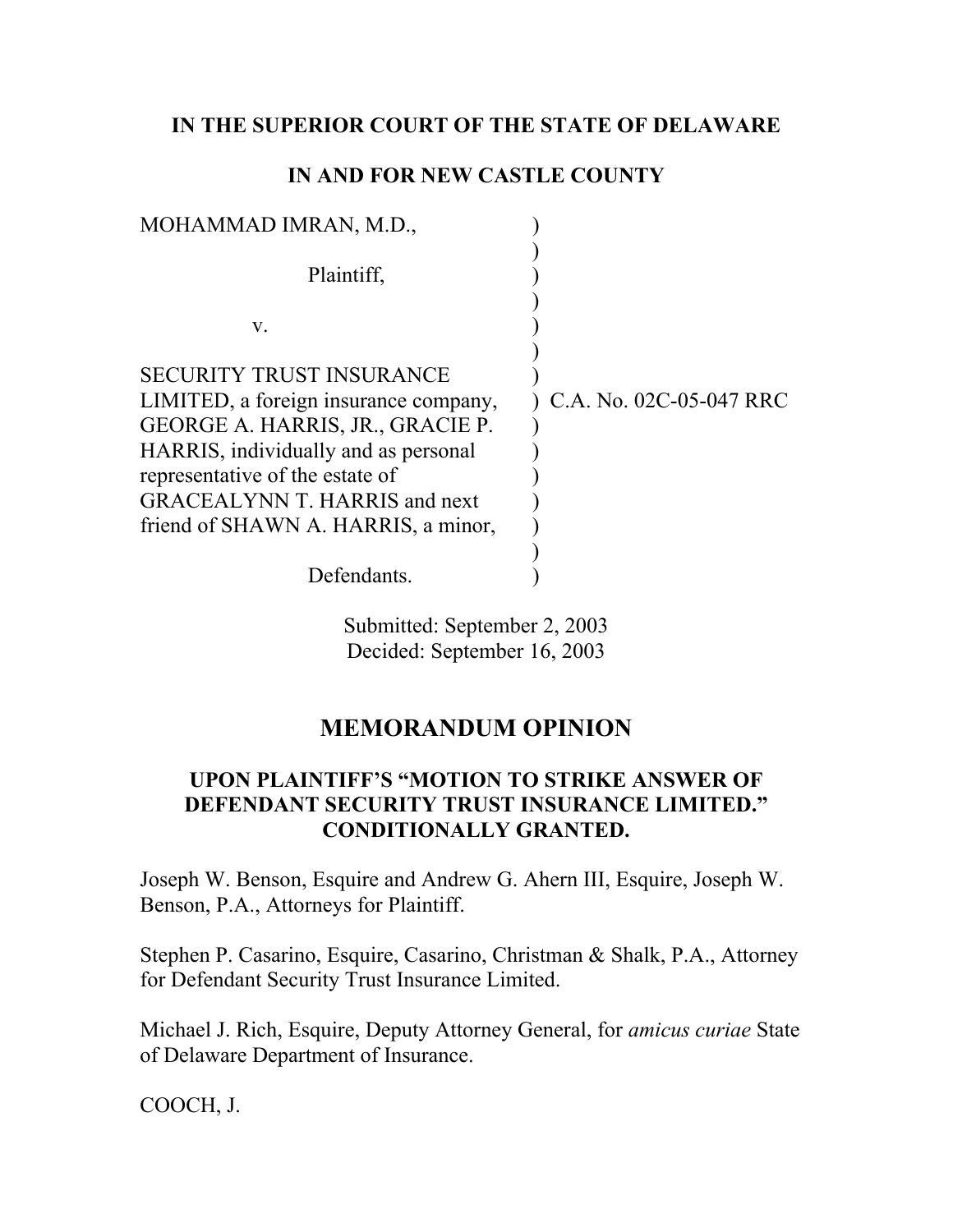## **I. INTRODUCTION**

The issue before the Court in this declaratory judgment action is whether defendant Security Trust Insurance Limited ("Security Trust"), an insurer organized under the laws of the British Virgin Islands, may defend against a suit brought in this Delaware court by plaintiff Mohammad Imran, M.D. ("Dr. Imran") since it has not procured a certificate of authority issued by the Insurance Commissioner of the State of Delaware and when the insurance it issued to Dr. Imran was issued through a "purchasing group" which had also failed to register with the Insurance Commissioner as is otherwise required by Delaware law; in addition, the record does not show that this "purchasing group," Accord, purchased insurance from Security Trust either at a time when Security Trust was "admitted" in the state in which Accord was located, *i.e.*, California, or through a "licensed agent or broker acting pursuant to…[California's] surplus lines laws…[,]" as is otherwise required by Delaware law.

Relying in part on federal precedent to determine to what extent Delaware law may be precluded by federal statutes in this apparent matter of first impression for the Delaware courts, this Court concludes that Security Trust may not presently defend against Dr. Imran's suit unless and until it either procures a certificate of authority or posts cash and security, or a bond

2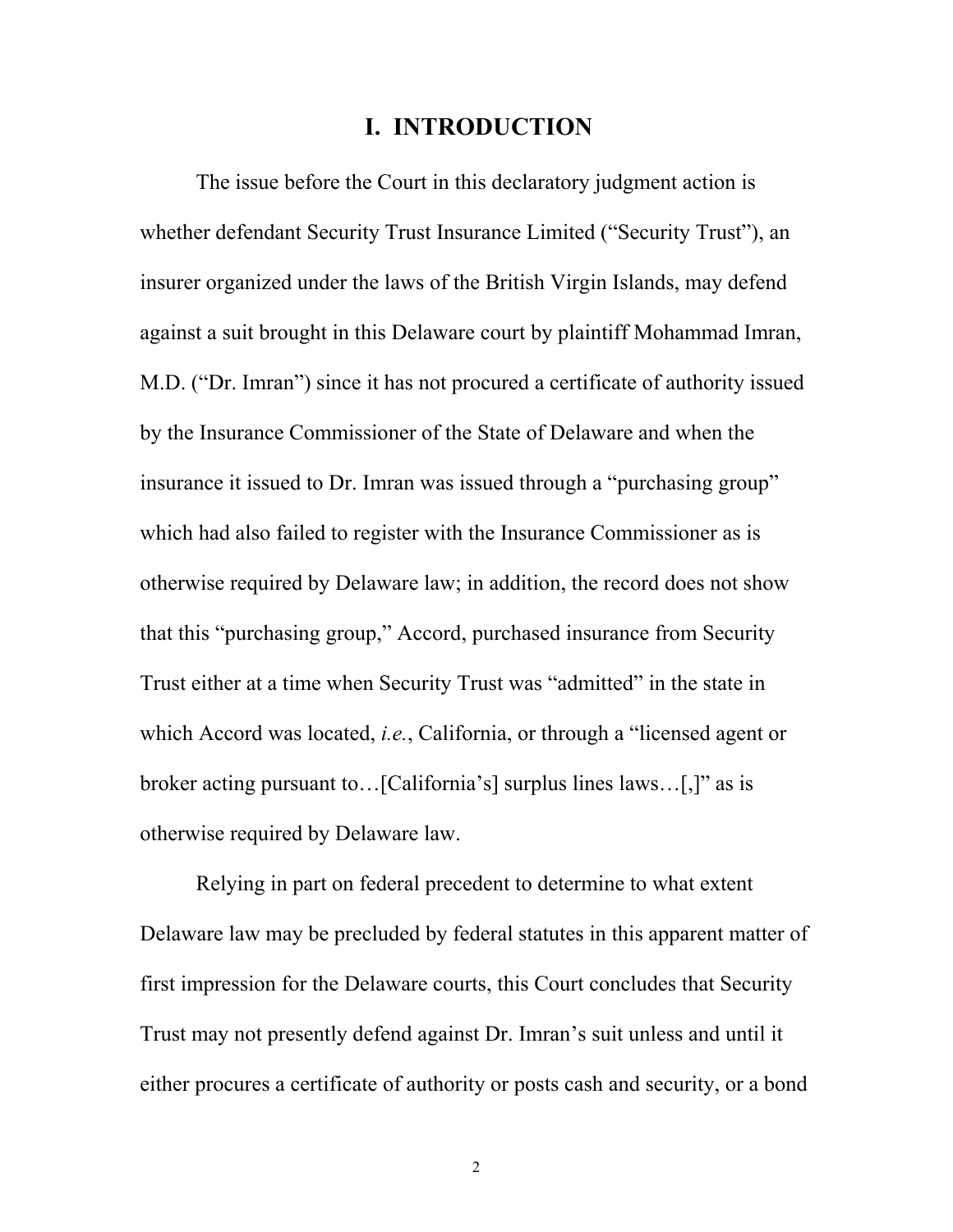in a sufficient amount. However, relevant Delaware statutory authority provides that this Court may, in its discretion, postpone the implementation of this ultimate holding, which authority this Court now exercises. Accordingly, Dr. Imran's Motion to Strike is **CONDITIONALLY GRANTED**. Security Trust shall have until October 10, 2003 to procure a certificate of authority or to post cash and security, or a bond in a sufficient amount. If those acts are not accomplished by Security Trust by that date, Dr. Imran's Motion to Strike is granted, effective that date.

## **II. FACTS AND PROCEDURAL HISTORY**

The genesis of the current declaratory judgment litigation lies in an earlier Superior Court medical negligence action brought by the Harris defendants against Dr. Imran and the National Women's Health Organization Clinic ("NWHO").<sup>[1](#page-2-0)</sup> At all times during the pendency of that litigation, Security Trust was the insurer of both NWHO and of Dr. Imran. The medical negligence action resulted from an abortion that Dr. Imran performed on Gracealynn T. Harris at NWHO which resulted in Ms. Harris's death.

<span id="page-2-0"></span><sup>&</sup>lt;sup>1</sup> See George A. Harris, Jr., et al. v. National Women's Health Org. of Del., Inc. and Mohammad Imran, M.D., C.A. No. 99C-09-138 JRJ.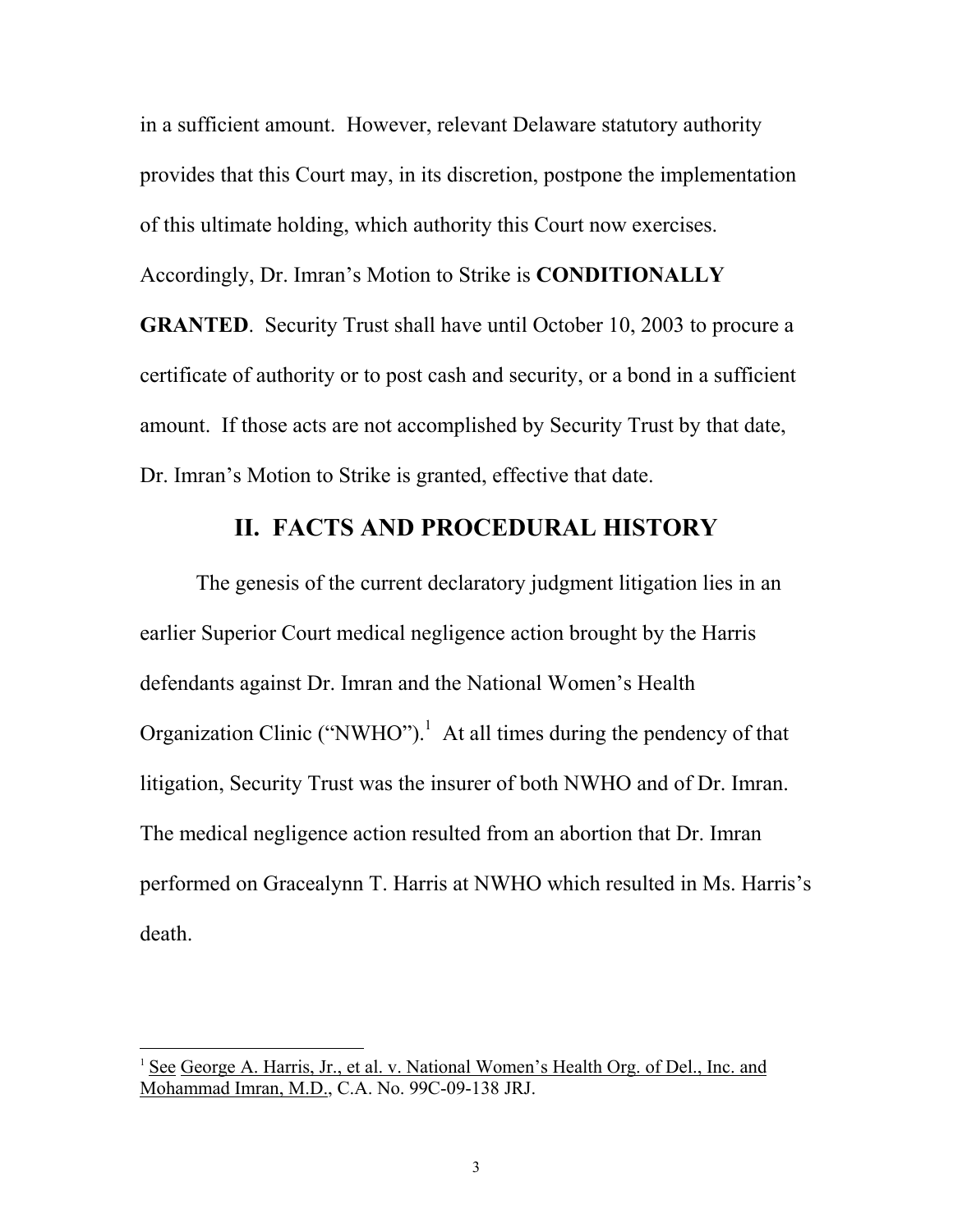Prior to trial, NWHO settled with the plaintiffs, leaving Dr. Imran as the only defendant actively litigating the case. A jury subsequently determined that Dr. Imran was 40% at fault, that NWHO was 60% at fault, and that the plaintiffs should be awarded \$2,252,000. Dr. Imran thereafter filed several post-trial motions, all of which were denied, before an appeal was taken $<sup>2</sup>$ </sup>

Security Trust retained substitute appellate counsel on Dr. Imran's behalf, but that attorney then filed a motion to withdraw. The basis for that motion was an allegation that Security Trust had failed to pay him his attorneys' fees and reimburse him for costs in connection with the appeal. Because Dr. Imran offered no objection to the withdrawal of the attorney, and because Dr. Imran stated that he did not personally intend to retain other counsel to pursue the appeal, the Delaware Supreme Court granted the attorney's motion to withdraw.<sup>[3](#page-3-1)</sup> Other counsel (also apparently chosen by Security Trust) thereafter entered their appearance in the Supreme Court on

<span id="page-3-0"></span><sup>&</sup>lt;sup>2</sup> Dr. Imran's trial counsel thereafter also filed a debt-action complaint against Security Trust and its principal, Michael Vousden, on the basis of non-payment of fees and costs; that action was subsequently dismissed when the parties reached a settlement. See Gilbert F. Shelsby, Jr., et al. v. Michael Vousden et al., C.A. No. 02C-04-127 RRC.

<span id="page-3-1"></span><sup>3</sup> See Imran v. Harris, No. 184, 2002, 2003 WL 60529, at \*1 (Del. Jan. 6, 2003).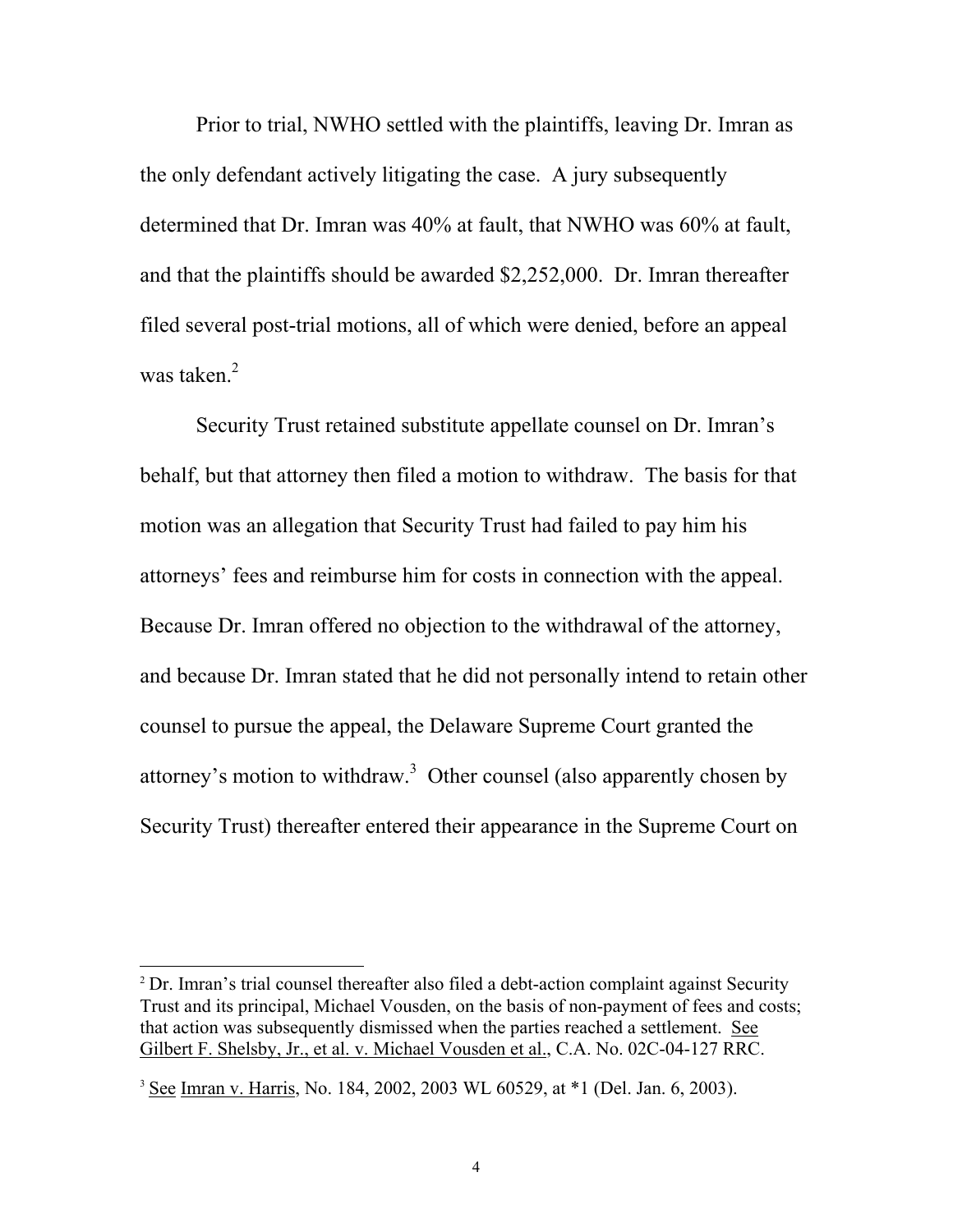Dr. Imran's behalf. The Supreme Court thereafter affirmed the judgment of the Superior Court jury.<sup>[4](#page-4-0)</sup>

After substitute counsel entered their appearance in the Supreme Court action, Dr. Imran, through another attorney, filed a complaint in this Court seeking "a declaration of rights, status and other legal relations, as well as...other and further relief  $\vert$  against...Security Trust...and [the] Harris [defendants]...."<sup>5</sup> In support of the relief sought, Dr. Imran generally averred that his claims arose from:

| (1) | Security Trust's fraud in claiming that new and hitherto<br>undisclosed policy language redefine[d] and limit[ed] its<br>responsibilities to [him] pursuant to a professional liability policy;                                |
|-----|--------------------------------------------------------------------------------------------------------------------------------------------------------------------------------------------------------------------------------|
| (2) | Security Trust's fraud in misrepresenting its financial stability and<br>its ability to do business as an insurance company in the State of<br>Delaware;                                                                       |
| (3) | Security Trust's breach of the contract of insurance with [him] for<br>its failure to obtain his consent before filing an appeal of a<br>professional liability verdict;                                                       |
| (4) | Security Trust's breach of contract for failing and refusing to move<br>for a stay of execution and to post an appeal bond on [his] behalf;<br>[and]                                                                           |
| (5) | Security Trust's bad faith for fail [ing] to settle the Harris<br>[plaintiffs'] claims before trial, forfail[ing] to pay the amount<br>awarded by the jury verdict, and for appealing the jury verdict over<br>[his] objection |

Because Dr. Imran contended that Security Trust "[wa]s not, and ha[d] not

ever been licensed or approved to do business in the State of

<span id="page-4-2"></span> $6 \underline{Id}$ .  $\P$  4.(1)-(5).

<span id="page-4-0"></span> <sup>4</sup> Imran v. Harris, No. 184, 2002, 2003 WL 21488153 (Del. June 26, 2003).

<span id="page-4-1"></span> $<sup>5</sup>$  Compl. at 1.</sup>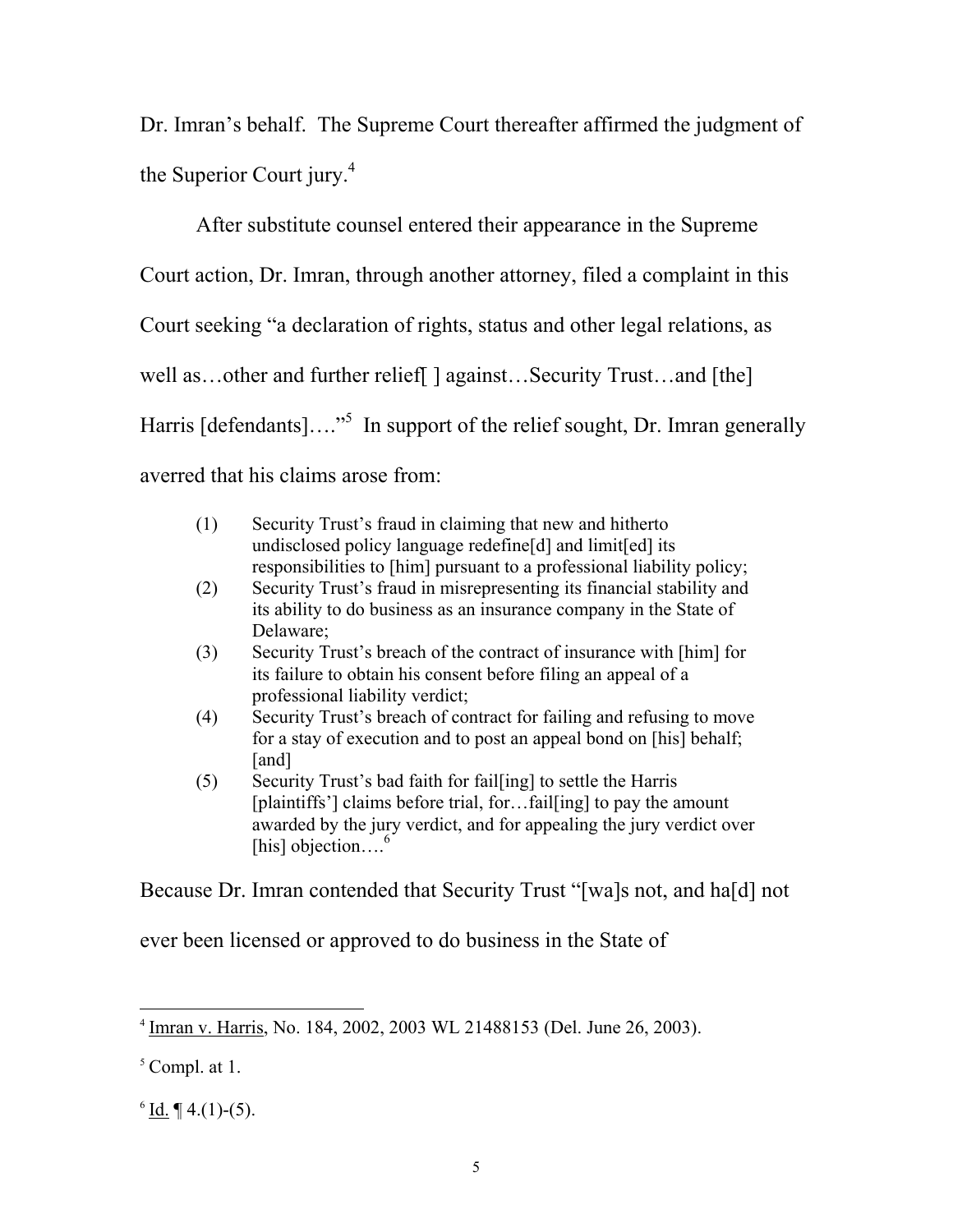Delaware $\left[\right]$ [,]"<sup>7</sup> [h](#page-5-0)e served the office of the Insurance Commissioner of the State of Delaware, pursuant to title 18, sections 2104 and 2105 of the Delaware Code.<sup>[8](#page-5-1)</sup>

Security Trust filed its Answer on July 3, 2002, in which it included a Counterclaim to the effect that "it had and continues to have the authority to appeal the adverse verdict against Dr. Imran to the Delaware Supreme Court and...thatit has deligation to post an appeal bond [before doing so].<sup>"9</sup> It is this pleading which Dr. Imran now seeks to strike from the record on grounds that Security Trust is an unauthorized insurer not permitted to file responsive pleadings in Delaware until certain conditions precedent are satisfied.

The Court, after having received Dr. Imran's Motion to Strike, Security Trust's Response, and Dr. Imran's Reply, held oral argument thereon. At oral argument, the Court ordered further sequential briefing

<span id="page-5-0"></span> $7$  Id. ¶ 19.

<span id="page-5-1"></span><sup>&</sup>lt;sup>8</sup> Section 2104 provides that "[s]olicitation, effectuation or delivery of any insurance contract…within this State by an unauthorized insurer…or the performance within this State of any other service or transaction connected with such insurance…shall be deemed to constitute an appointment by such insurer of the Commissioner…as its attorney, upon whom may be served all lawful process...." Section 2105(a) provides that "[s]ervice of process…pursuant to § 2104…shall be made by delivering to and leaving with the Commissioner…[two] copies thereof…."

<span id="page-5-2"></span><sup>&</sup>lt;sup>9</sup> Answer at 4. However, as stated earlier, the Delaware Supreme Court subsequently affirmed the judgment of the jury. See Imran v. Harris, *supra* note four.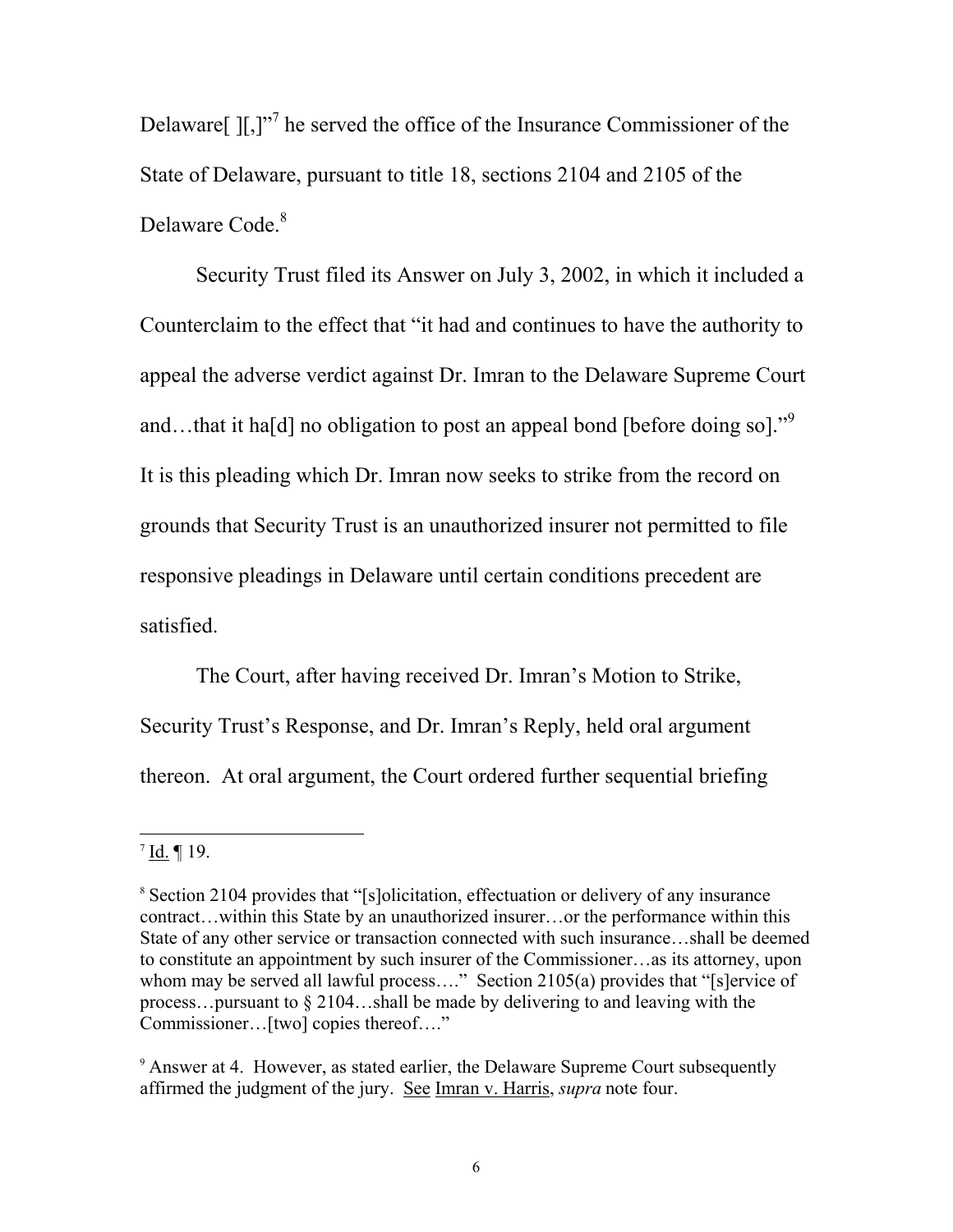from both sides. After having received said briefing, and with the consent of the parties, the Court thereafter sought the position of the Delaware Department of Insurance through an *amicus curiae* brief since issues relating to the construction and application of certain statutes in title 18 (Delaware's Insurance Code) were involved.[10](#page-6-0) The Court received further memoranda from the parties after that brief was filed.

The Department of Insurance attached two affidavits to its *amicus* brief: one from Darryl Reese, the director of the Delaware Insurance Department Bureau of Examination, Rehabilitation and Guaranty; and one from Linda A. Long, the office manager of the Delaware Insurance Department Producer Licensing Section. Mr. Reese's affidavit indicated that "there is not and never has been any registration by Security Trust, Protocol International and/or Accord…as a domestic or foreign insurer with the Department."<sup>11</sup> Ms. Long's affidavit indicated that "there is not and never has been any authority granted to…Security Trust, Protocol International and/or Accord…to place insurance with a lawfully registered purchasing group."<sup>12</sup>

<span id="page-6-0"></span><sup>&</sup>lt;sup>10</sup> The Court appreciates the Department of Insurance's filing of an *amicus curiae* brief in this case.

<span id="page-6-1"></span><sup>11</sup> Reese Aff. ¶ 3 (Ex. "A" to *Amicus* Brief (Dkt. #30)).

<span id="page-6-2"></span><sup>12</sup> Long Aff. ¶ 3 (Ex. "B" to *Amicus* Brief).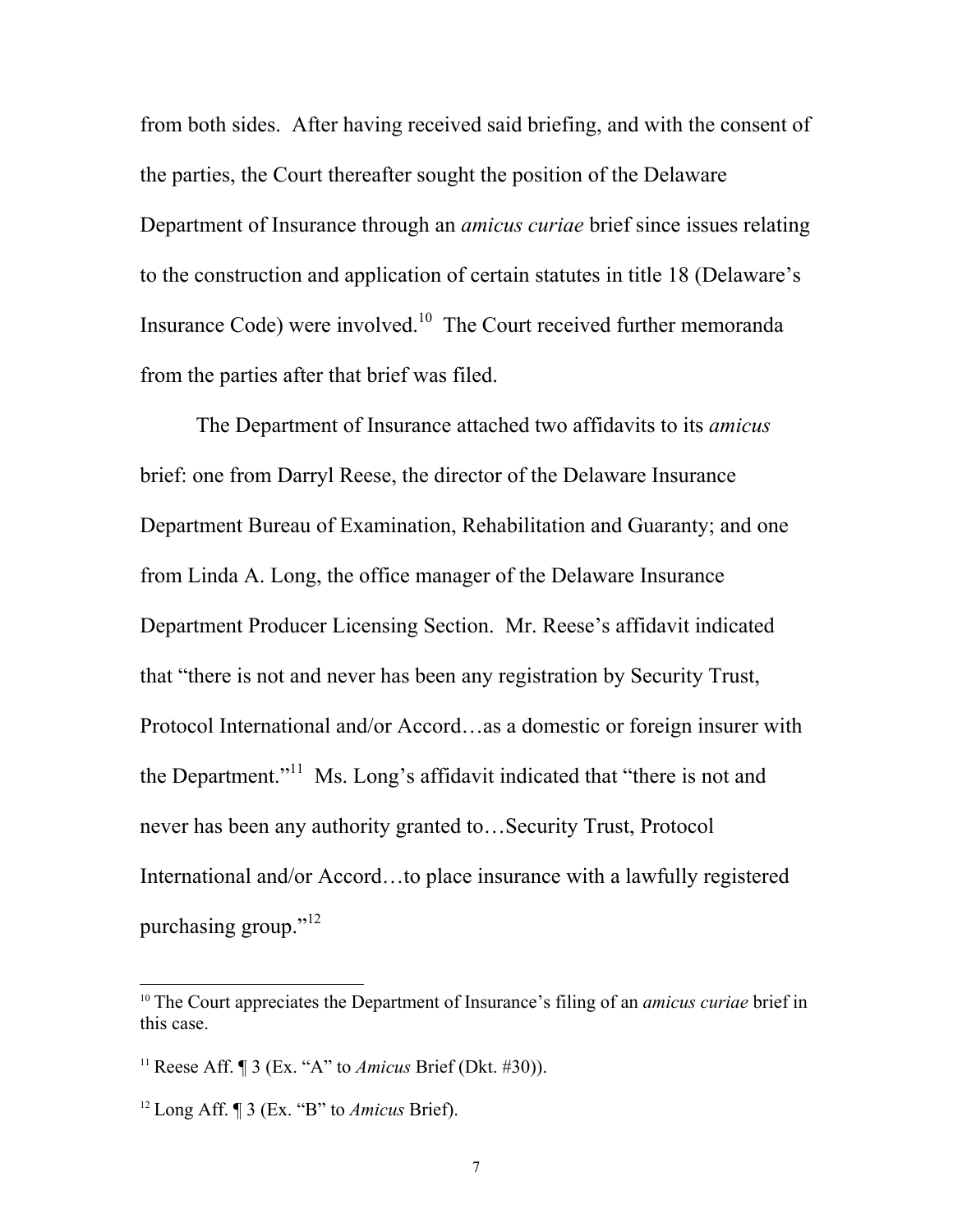The affidavits attached to the Department of Insurance's *amicus* brief are important when considered alongside deposition testimony Michael Vousden gave in connection with the Gilbert F. Shelsby, Jr. et al. v. Michael Vousden et al. litigation[.13](#page-7-0) During that deposition, Mr. Vousden testified that he was then the "managing director" of Security Trust.<sup>14</sup> Mr. Vousden further testified that Security Trust "[wa]s a British Virgin Islands corporation that was set up…to carry out the business of offering medical malpractice policies in the United States  $[[.]^{1}$  but that it did not have a business license in any such state.<sup>16</sup> Mr. Vousden stated that Security Trust had authority to transact business in Delaware "by virtue of the filings that Accord ma $[de] \dots$ <sup>"[17](#page-7-4)</sup>

Mr. Vousden testified that Accord "[wa]s a membership organization…ha[ving] members throughout the United States that are interested in getting professional liability insurance amongst other

<span id="page-7-2"></span><sup>15</sup> Id.

<span id="page-7-3"></span><sup>16</sup> Id. at 22.

<span id="page-7-4"></span> $17$  Id. at 35.

<span id="page-7-0"></span><sup>&</sup>lt;sup>13</sup> The Shelsby litigation was consolidated with this litigation for discovery purposes.

<span id="page-7-1"></span><sup>&</sup>lt;sup>14</sup> Vousden Dep. of  $7/30/02$ , at 8 (Ex. "A" to Pl.'s Supp. Reply).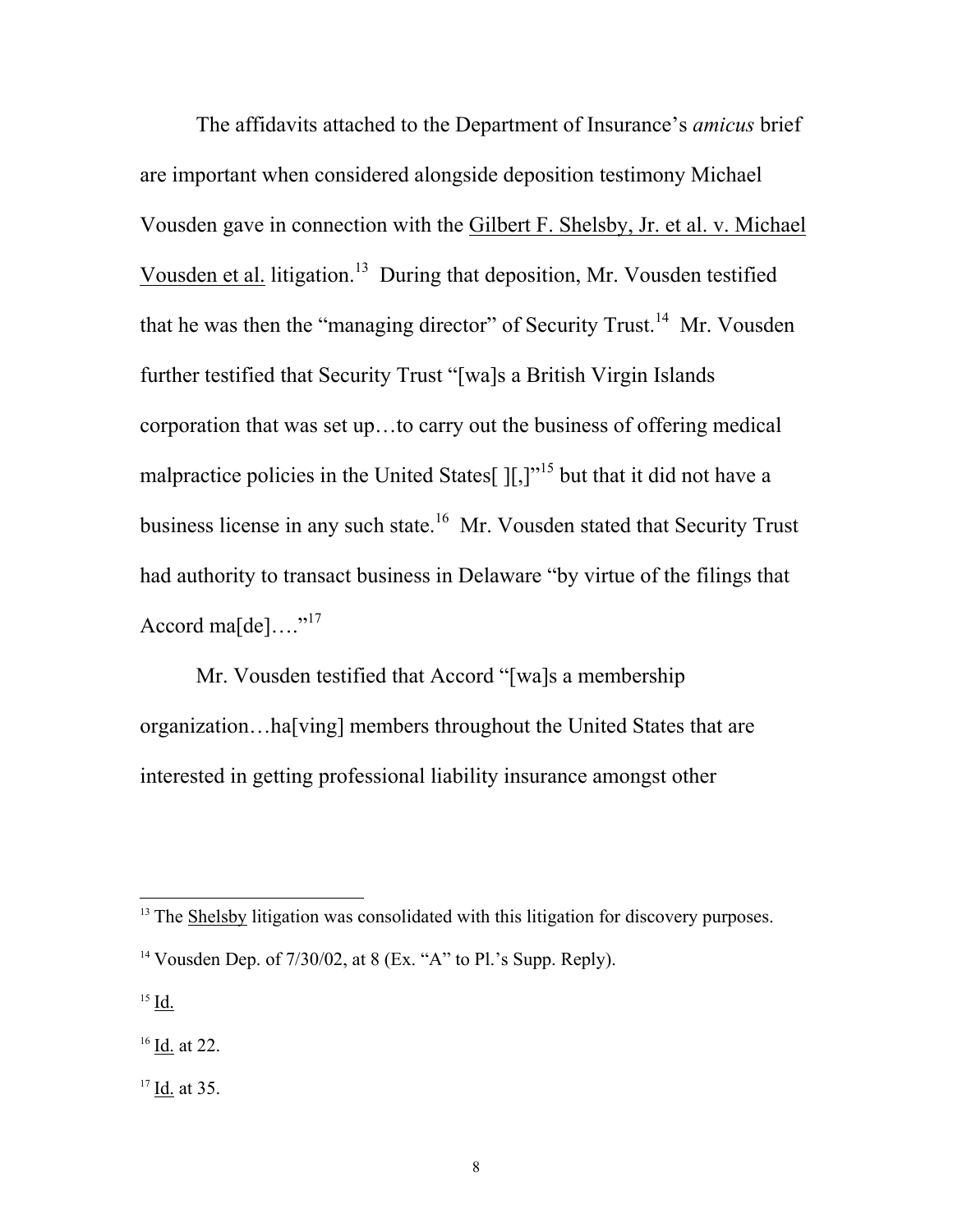things[ $\left[\right],\right]$ <sup>"18</sup> and that Accord was therefore a "purchasing group."<sup>19</sup> Mr. Vousden further testified that Accord was in reality a d.b.a. of Protocol International, Inc.,  $^{20}$  a California corporation "that was set up to write medical protocols to help reduce risks and get low cost insurance for people…."[21](#page-8-3) Mr. Vousden stated that Accord "made its filings" with the State of Delaware circa  $1989$ ,<sup>22</sup> and that he had personally prepared the forms and filed them. [23](#page-8-5)

As an attachment to his Reply, Dr. Imran has submitted an apparently unfiled letter on "Accord" letterhead dated September 15, 1989, addressed to the Department of Insurance, and signed by "Su Dishington," the pertinent part of which reads that "Accord…hereby applies for registration as a

<span id="page-8-0"></span> <sup>18</sup> Id. at 10.

<span id="page-8-1"></span><sup>&</sup>lt;sup>19</sup> Vousden Dep. of  $7/30/02$ , at 14 (Ex. "A" to Pl.'s Supp. Reply). Delaware law defines a "purchasing group" as "any group which: a. [h]as as one of its purposes the purchase of liability insurance on a group basis; b. [p]urchases such insurance only for its group... (cont.)…members and only to cover similar or related liability exposure…; c. [i]s composed of members whose businesses or activities are similar or related with respect to the liability to which members are exposed by virtue of any related, similar or common business, trade, product, services, premises or operations; and d. [i]s domiciled in any state." DEL. CODE ANN. tit. 18, § 8002(10) (1999).

<span id="page-8-2"></span> $20$  <u>Id</u>. at 10.

<span id="page-8-3"></span> $21$  <u>Id</u>. at 12.

<span id="page-8-4"></span> $22$  <u>Id.</u> at 36.

<span id="page-8-5"></span> $23$  Id.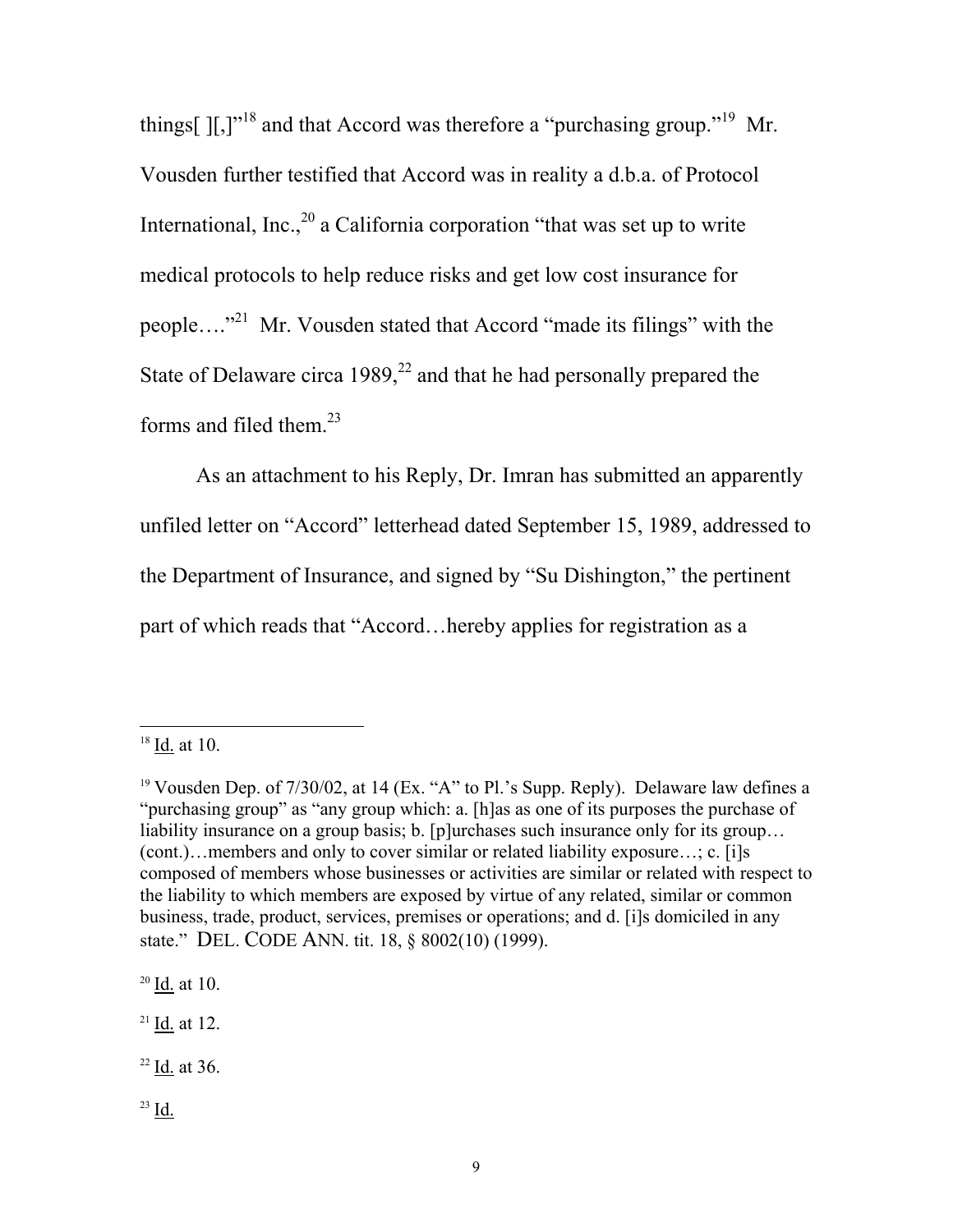purchasing group in the State of Delaware…as required under section 3903 of the [Liability] Risk Retention Act [of] 1986."<sup>[24](#page-9-0)</sup>

This Court stayed resolution of this motion pending a decision of the underlying litigation by the Delaware Supreme Court.<sup>25</sup> The stay was lifted on September 2,  $2003.<sup>26</sup>$ 

#### **III. CONTENTIONS OF THE PARTIES**

Dr. Imran's primary contention is that Security Trust is an unauthorized foreign insurer that has not complied with either subsection (1) or subsection (2) of title 18, section 2107(a) of the Delaware Code, and that it is therefore precluded from filing a responsive pleading in this matter.<sup>27</sup> Dr. Imran also argues that Security Trust cannot file any pleadings in this action because Accord, the fictitiously-named entity that purportedly acted as a "purchasing group" on behalf of NWHO and Dr. Imran, has never registered with the Delaware Department of Insurance. Even if Accord had

<span id="page-9-1"></span> $25$  Dkt.# 34.

<span id="page-9-2"></span> $26$  Dkt.# 44.

<span id="page-9-0"></span> $24$  Ex. "A" to Pl.'s Reply at 1.

<span id="page-9-3"></span><sup>&</sup>lt;sup>27</sup> Title 18, section 2107(a) of the Delaware Code generally provides that "[b]efore an unauthorized insurer files or causes to be filed any pleading…such insurer shall: (1) [p]rocure a certificate of authority to transact insurance in this State; or (2) deposit…cash or securities, or file…a bond…in an amount to be fixed by the [C]ourt sufficient to secure the payment of any final judgment which may be rendered in such action."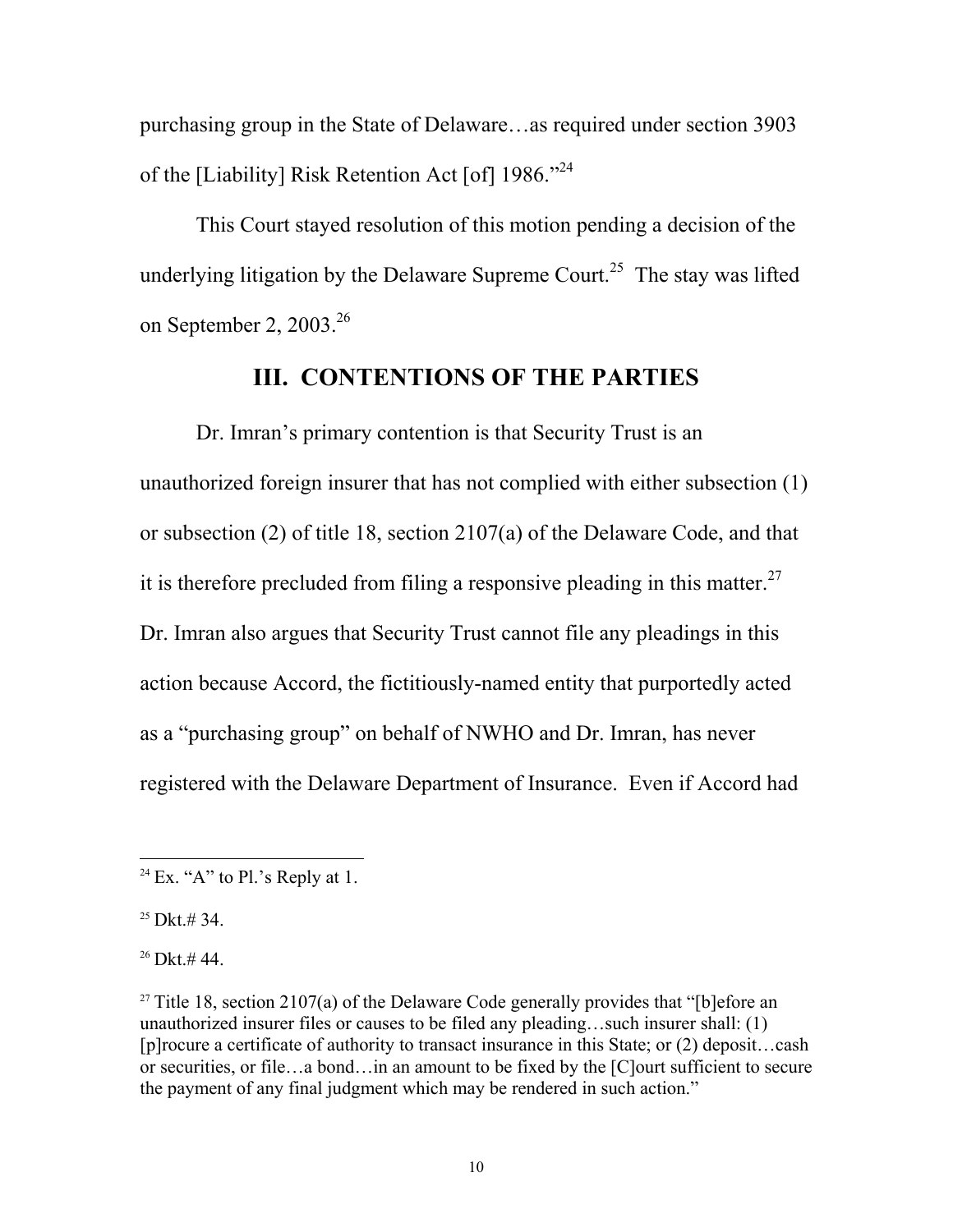properly registered, Dr. Imran argues that Security Trust is not exempted under the federal Risk Retention Act "from licensing requirements and demonstration[s] of financial responsibility."[28](#page-10-0) Dr. Imran additionally argues that, because Security Trust is domiciled in the British Virgin Islands and is not licensed in California, where Protocol International, Inc. d.b.a. Accord is domiciled, title 18, section 8009(a) of the Delaware Code applies and further prohibits Security Trust from filing a responsive pleading in this action.[29](#page-10-1) Lastly, Dr. Imran argues that there is nothing unconstitutional about requiring an unauthorized insurer from complying with section 2107(a) before such insurer can file a responsive pleading in order to defend a suit.

In response, Security Trust primarily argues that federal law, and more specifically the Liability Risk Retention Act of  $1986$ ,  $30$  preempts section 2107(a), such that Security Trust should be able to file its responsive pleading without first having to procure a certificate of authority or post

<span id="page-10-0"></span><sup>&</sup>lt;sup>28</sup> Pl.'s Reply  $\P$  5.

<span id="page-10-1"></span><sup>&</sup>lt;sup>29</sup> Title 18, section 8009(a) of the Delaware Code provides that "[a] purchasing group may not purchase insurance from…an insurer not admitted in the state in which the purchasing group is located[ ] unless the purchase is effected through a licensed agent or broker acting pursuant to the surplus lines laws and regulations of such state." An identical federal statute can be found at 15 U.S.C. § 3903(f) (1994).

<span id="page-10-2"></span><sup>30</sup> 15 U.S.C. § § 3901-3906 (1994).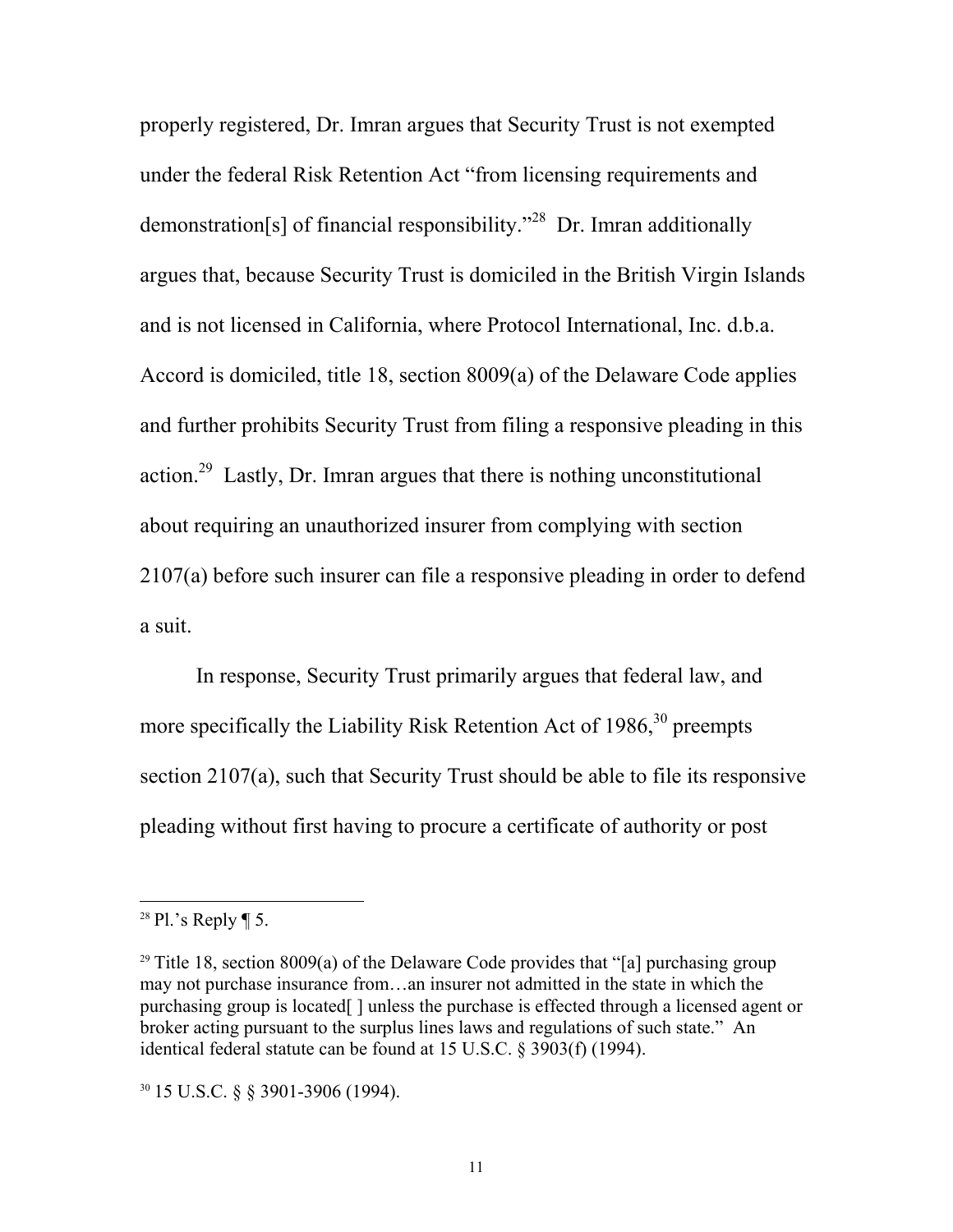bond and/or security. Security Trust argues "it is clear…that a purchasing group and its insurer cannot be regulated either directly or indirectly by the state courts."[31](#page-11-0) Alternatively, Security Trust argues that, pursuant to Delaware law, a certificate of authority from the Insurance Commissioner is not a prerequisite to defending a lawsuit.<sup>32</sup> Security Trust argues that section  $2107(a)$  is "in direct conflict" with the non-requirement statute.<sup>33</sup> Nevertheless, Security Trust contends that Dr. Imran "ignore[s] the dictates" of the non-requirement statute and federal law, as section 2107(a) "does not apply…because by definition [Security Trust] is not an unauthorized insurer."<sup>34</sup> Lastly, Security Trust contends that section  $2107(a)$  is unconstitutional as violative of Article I, Section 9 of the Delaware Constitution "because it permits a plaintiff to bring an action against [a] defendant and does not permit [that] defendant to file pleadings."<sup>35</sup> Still, Security Trust requests that "a stay be granted by the Court"<sup>36</sup> if the Court"

<span id="page-11-3"></span><sup>34</sup> Id.

<span id="page-11-5"></span> $36$  Id. ¶ 5.

<span id="page-11-0"></span> $31$  Letter from Stephen P. Casarino to the Court of  $9/9/02$ , at 2 (Dkt. #23).

<span id="page-11-1"></span> $32$  Security Trust cites title 18, section 506(3) of the Delaware Code, which provides that a certificate of authority shall not be required of an insurer with respect to "[p]rosecutions or defense of suits at law[ ][.]"

<span id="page-11-2"></span><sup>&</sup>lt;sup>33</sup> Letter from Stephen P. Casarino to the Court of 9/9/02, at 2.

<span id="page-11-4"></span> $35$  Def.'s Resp.  $\P$  4.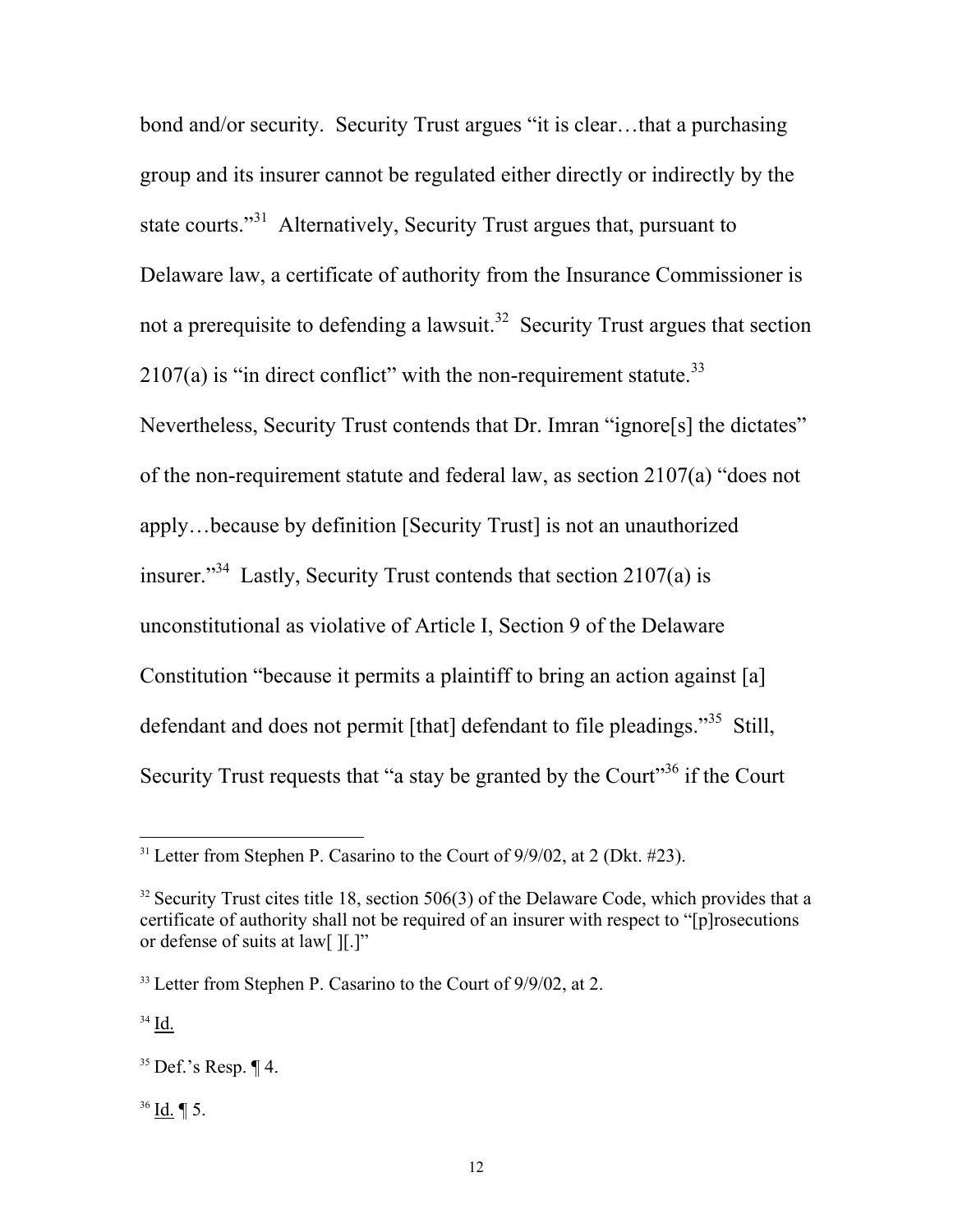concludes that Delaware's law is not preempted and that Security Trust is an unauthorized insurer by virtue of non-compliance with section  $2107(a)$ .<sup>[37](#page-12-0)</sup>

 In invited *amicus curiae* response, the Department of Insurance asserts that Delaware law is not preempted, but rather "[t]he powers reserved to the [S]tate[ ]…are consistent with those provisions generally that provide for consumer protection by allowing the [S]tate[ ] to monitor the registration of insurers, their financial solvency, and their compliance with the [Delaware] Unfair Trade Practices Act…."[38](#page-12-1) Furthermore, the Department argues, "[w]ithout obtaining proper authority or registering as required by…[section 2107], Delaware consumers would have no protection [through]...the power of the courts...[by] the posting of appropriate security as a condition of defending any such action in court[ ][,]" particularly since "the General Corporation Law…does not apply to foreign insurance companies doing business in Delaware…."<sup>39</sup> The Department contends that section 2107(a) is not unconstitutional because "[h]aving failed to meet the lawful registration requirements of…this State, Security [Trust] cannot claim

<span id="page-12-0"></span> $37$  Title 18, section 2107(b) of the Delaware Code provides that the Court "may, in its discretion, order such postponement as may be necessary to afford the defendant reasonable opportunity to comply with…subsection (a)…and to defend such action."

<span id="page-12-1"></span><sup>38</sup> *Amicus* Br. at 7.

<span id="page-12-2"></span> $39$  Id. at 8.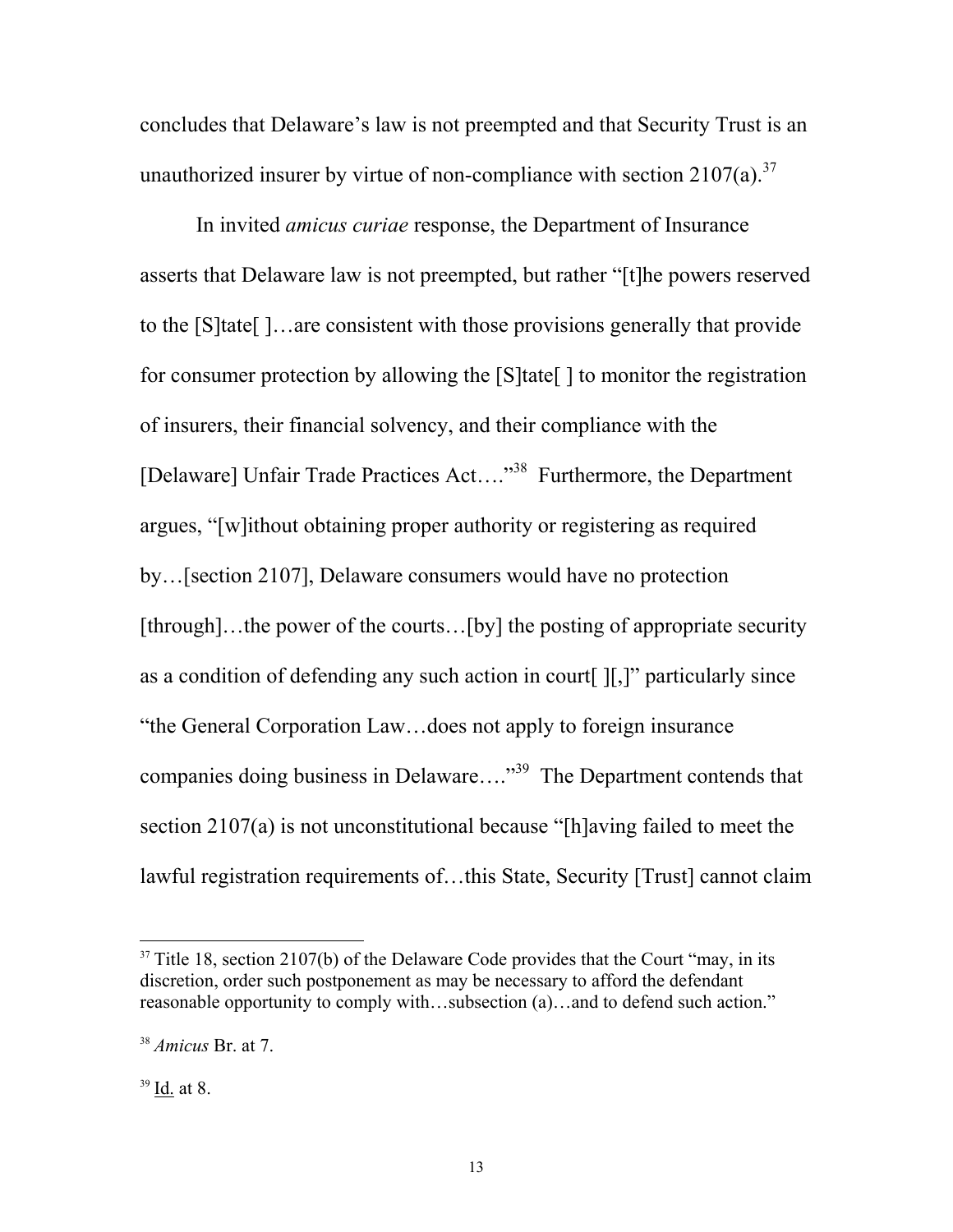that it is deprived of due process...."<sup>40</sup> The Department therefore concludes that Security Trust "must either register…or post a bond…as a condition of being permitted to answer or otherwise plead to the merits of the complaint."<sup>[41](#page-13-1)</sup>

## **IV. DISCUSSION**

"The [federal] Product Liability Risk Retention Act of 1981…as amended by the Liability Risk Retention Act of 1986…authorizes persons or businesses with similar or related liability exposure to form 'purchasing groups' for the purpose of purchasing liability insurance on a group basis and 'risk retention groups' for the purpose of self-insuring."[42](#page-13-2) "Aimed at reducing the cost and increasing the availability of commercial liability insurance, th[is] [a]ct expressly preempts state laws which make purchasing and risk retention groups illegal[ $]$ ";<sup>43</sup> prior to enactment of the Act,

<span id="page-13-0"></span> $40$  Id. at 11.

<span id="page-13-1"></span><sup>41</sup> Id. at 12. Dr. Imran contends that "the arguments made by the State [as *amicus*] are consistent with, or supplemental to, the arguments submitted…in [the] Motion to Strike, Reply, and Supplemental Reply." Pl.'s Resp. to Def.'s Supp. Resp. (Dkt.# 33).

<span id="page-13-2"></span> $42$  Insurance Co. of Pennsylvania v. Corcoran, 850 F.2d 88, 89 (2d Cir. 1988) (citing 15 U.S.C. § § 3901-3906 (1982 & Supp. IV 1986)).

<span id="page-13-3"></span><sup>43</sup> Florida Dep't of Ins. v. National Amusement Purchasing Group, Inc., 905 F.2d 361, 362 (11th Cir. 1990).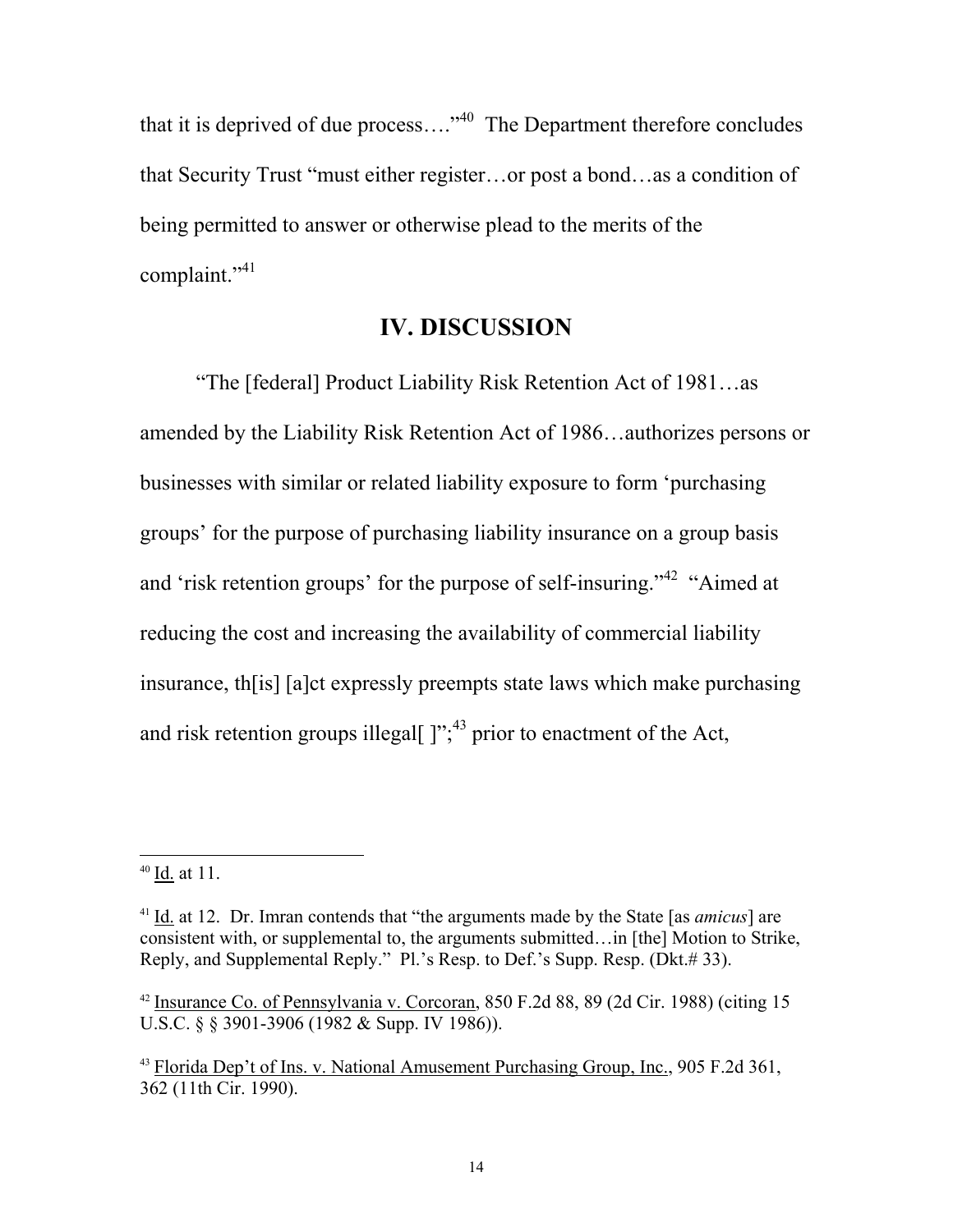"purchasing and risk retention groups [we]re illegal under some states'  $laws....$ <sup> $,44$  $,44$ </sup>

Under the Act, "purchasing groups" are treated differently than are "risk retention groups"; "[u]nlike the risk retention section which broadly preempts state law while enumerating specific laws that states may enforce, $[45]$  the section pertaining to purchasing groups expressly preempts a limited number of specific state laws while also providing that '[n]othing in this chapter shall be construed to affect the authority of any [s]tate to make use of any of its powers to enforce the laws of such [s]tate with respect to which a purchasing group is not exempt under this chapter."<sup>46</sup> In other words, "both the language and the history of the Act suggest that Congress intended there to be limited preemption of state laws relative to purchasing groups."<sup>47</sup> At least one federal court has held that such preemption does not extend "to exempt purchasing group insurers from being licensed or

<span id="page-14-0"></span> <sup>44</sup> Corcoran, 850 F.2d at 89.

<span id="page-14-1"></span> $45$  According to the Act, a "risk retention group is regulated primarily by the domiciliary state[ ]" but "[t]he authority of non-domiciliary states to license and regulate... is largely preempted." National Amusement, 905 F.2d at 363.

<span id="page-14-2"></span> $46$  Id. at 364 (citing 15 U.S.C. 3903(g)).

<span id="page-14-3"></span><sup>47</sup> Id. (citing H.R.Rep. No. 865, 99th Cong., 2d Sess. 19, *reprinted in* 1986 U.S.Code Cong. & Admin.News 5503, 5316).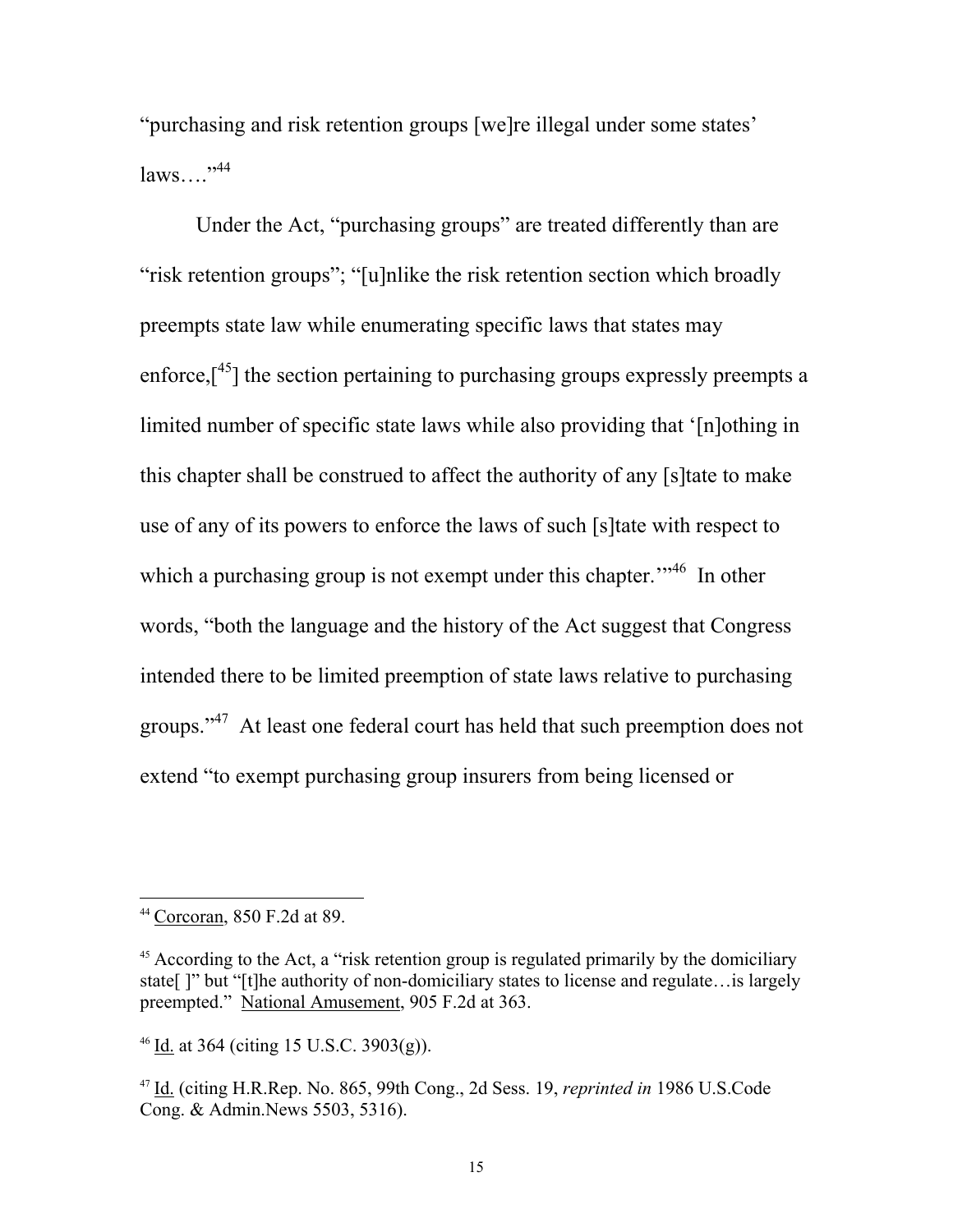otherwise authorized in the state where a purchasing group member resides."[48](#page-15-0)

With that backdrop, the Court is not persuaded by Security Trust's arguments that the federal law contained in the Liability Risk Retention Act of 1986 preempts Delaware law with respect to unauthorized insurers.<sup>49</sup> Similarly, the Court finds unpersuasive Security Trust's argument that purchasing groups and the insurance companies from which they purchase "cannot be regulated either directly or indirectly by the state courts."[50](#page-15-2)  Given Mr. Vousden's deposition testimony that Security Trust was "a British Virgin Islands corporation<sup>51</sup> that did not have a business license in any state in the United States,<sup>52</sup> and given Mr. Vousden's testimony that Security Trust was authorized to transact business in Delaware "by virtue of

<span id="page-15-0"></span> <sup>48</sup> National Amusement, 905 F.2d at 365 (permanently enjoining defendant insurer from soliciting or transacting business in the State of Florida in violation of that state's statutes requiring purchasing groups to purchase insurance from an insurer that is: (1) certificated or licensed in one of the states of the United States; (2) an authorized insurer; or (3) an eligible surplus lines insurer).

<span id="page-15-1"></span><sup>49</sup> See DEL. CODE ANN. tit. 18, § 2107(a) (1999).

<span id="page-15-2"></span><sup>50</sup> Letter from Stephen P. Casarino to the Court of 9/9/02, at 2.

<span id="page-15-3"></span><sup>51</sup> Vousden Dep. of 7/30/02, at 8.

<span id="page-15-4"></span> $52$  Id. at 22.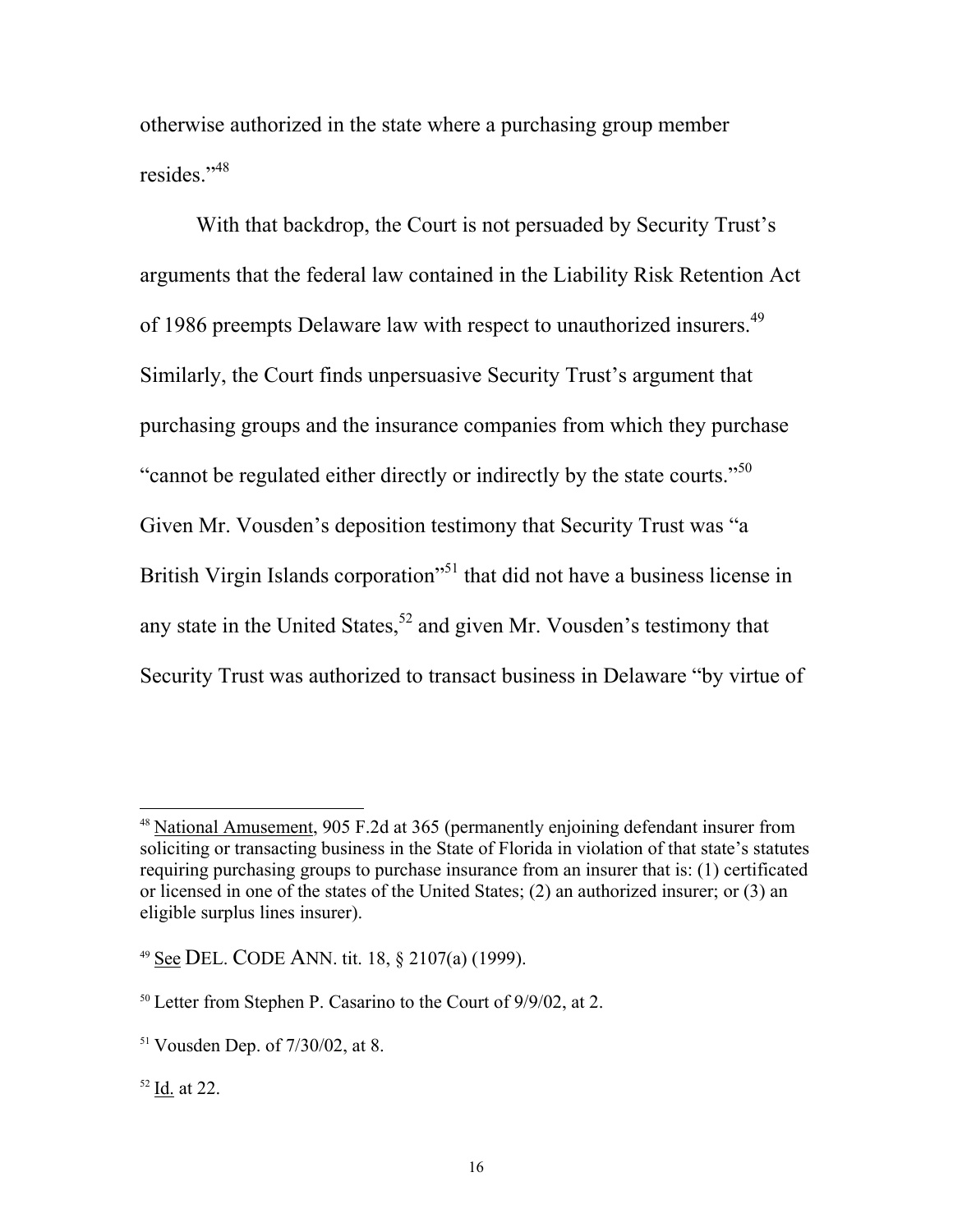the filings that Accord [had] ma[de]...[,]"<sup>53</sup> the Court's analysis will proceed accordingly.

The Court initially notes that Security Trust has admittedly not complied with any of the "authorization" procedures contained in title 18, sections 501 to 534 of the Delaware Code.<sup>54</sup> As Mr. Vousden himself testified, Security Trust, a company organized under the laws of the British Virgin Islands, did not have a business license in any state of the United States.<sup>55</sup> The affidavits executed by Darryl Reese (the director of the Delaware Insurance Department Bureau of Examination, Rehabilitation and Guaranty) and Linda A. Long (the office manager of the Delaware Insurance Department Producer Licensing Section) confirm this. Thus, for purposes of the present motion, in order to lawfully sell insurance within the State of Delaware, Security Trust would have had to done so through the vehicle of the Accord "purchasing group," and would have had to have done so in compliance with relevant state and federal statutory authority.

As stated, title 18, section 8009(a) of the Delaware Code provides that "[a] purchasing group may not purchase insurance from…an insurer not

<span id="page-16-0"></span> <sup>53</sup> Id. at 35.

<span id="page-16-1"></span><sup>&</sup>lt;sup>54</sup> Title 18, chapter five of the Delaware Code generally describes the procedures attendant to the authorization of insurers within the State of Delaware.

<span id="page-16-2"></span><sup>55</sup> Vousden Dep. of 7/30/02, at 22.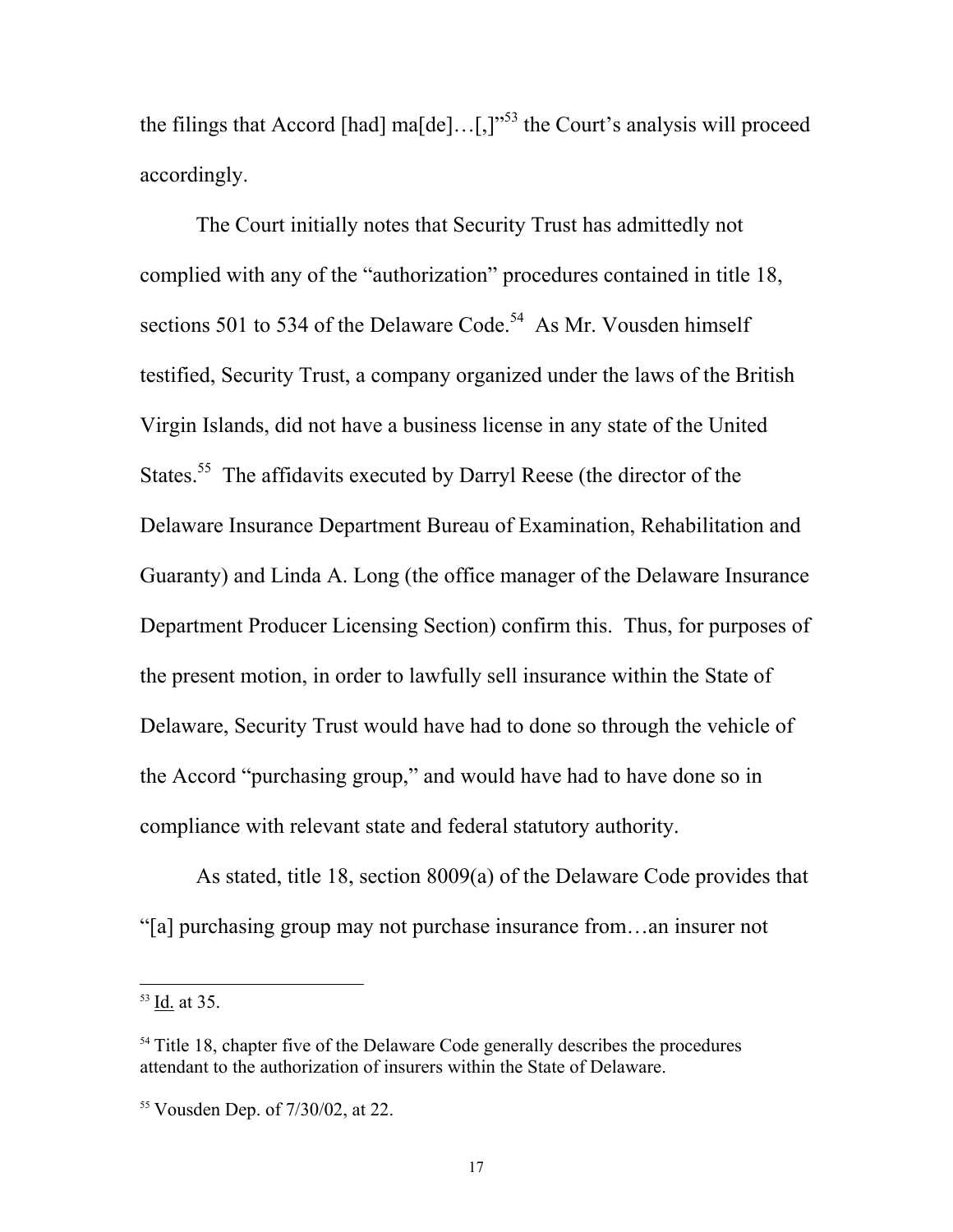admitted in the state in which the purchasing group is located[ ] unless the purchase is effected through a licensed agent or broker acting pursuant to the surplus lines laws and regulations of such state." To comply with section 8009(a), Accord would had to have purchased insurance from Security Trust either at a time when Security Trust was "admitted" in the state in which Accord was located, *i.e.*, California, or through a "licensed agent or broker acting pursuant to…[California's] surplus lines laws…." The present record is devoid of any evidence to support either requirement in Security Trust's favor.

Furthermore, Mr. Vousden testified that Accord had made the requisite filings with the Delaware Insurance Commissioner on behalf of Security Trust. But the evidence in this case refutes that any such filings were in fact made. Even if they had been, such filings would have failed to satisfy the dictates of section 8009(a), based on the fact that the record fails to establish that Security Trust was not "admitted" in California and the fact that it sold insurance to Accord through an agent or broker or pursuant to surplus lines laws. Such a lapse renders Security Trust an unauthorized insurer pursuant to Delaware law, and thus unable to file a responsive pleading according to section 2107(a).

18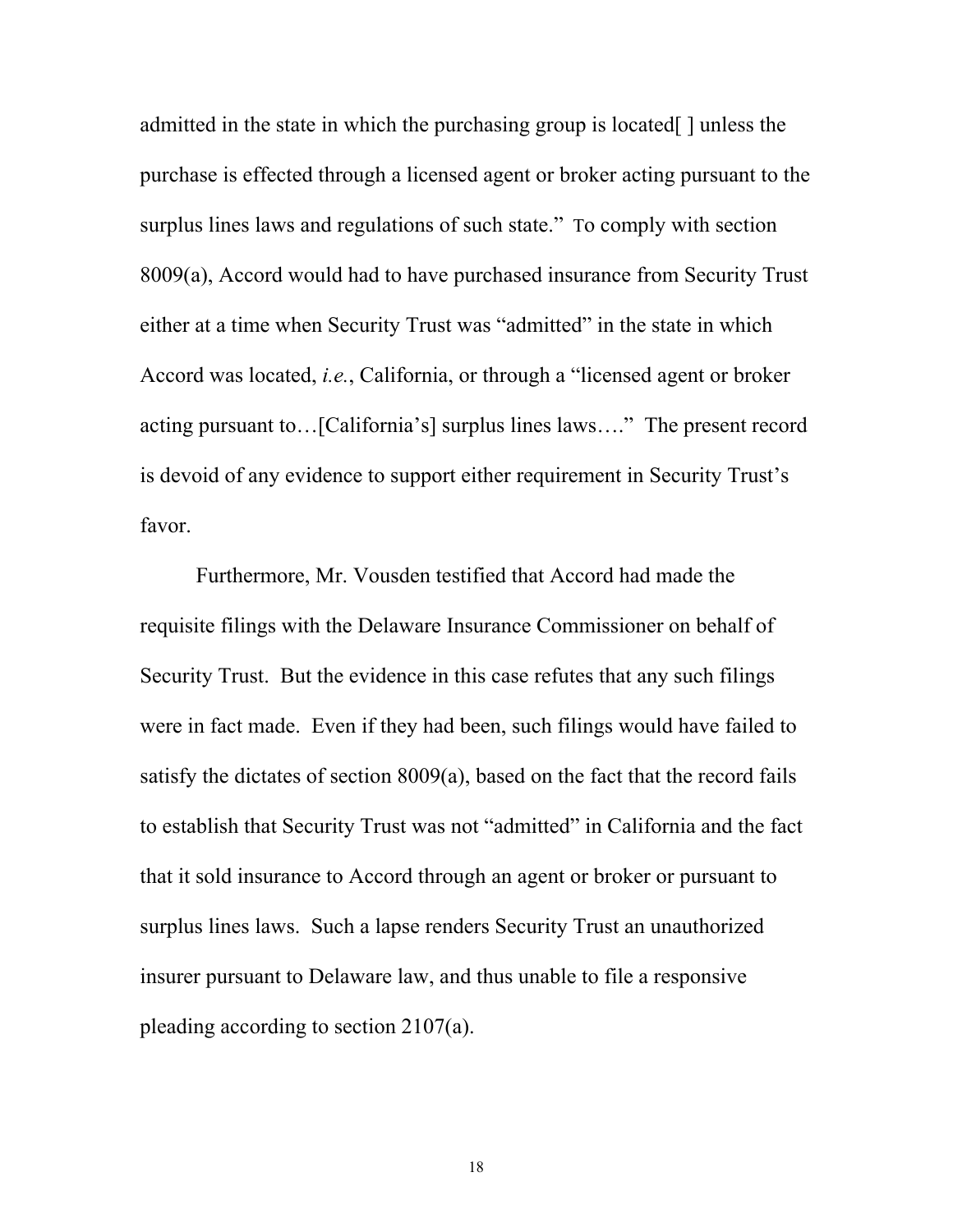Security Trust's argument that section 2107(a) and section  $506(3)^{56}$  of title 18 are in "direct conflict" is similarly unpersuasive. When read in conjunction with one another, it is clear that the two statutes establish a statutory scheme for "unauthorized" insurers to be able to defend suits at law in the courts of Delaware. Although section 506(a) states that a certificate of authority is not required,  $2107(a)(2)$  indicates that before defending a suit without such a certificate, an unauthorized insurer must "[d]eposit with the clerk of the court in which…[an] action or proceeding is pending cash or securities, or…a bond…in an amount to be fixed by the court…."<sup>57</sup> Thus this Court finds no "direct conflict" in the two, as is argued by Security Trust.

The Court is also not persuaded by Security Trust's argument that section 2107(a) is violative of Article I, Section 9 of the Delaware Consitution.[58](#page-18-2) No authorities on point were cited by Security Trust to

<span id="page-18-0"></span><sup>&</sup>lt;sup>56</sup> Again, this section provides that a certificate of authority "shall not be required of an insurer with respect to…[p]rosecution or defense of suits at law." DEL. CODE ANN. tit. 18, § 506(3) (1999).

<span id="page-18-1"></span><sup>57</sup> DEL. CODE ANN. tit. 18, § 2107(a)(2) (1999).

<span id="page-18-2"></span><sup>58</sup> Article I, Section 9 of the Delaware Constitution provides, in pertinent part, "[a]ll courts shall be open; and every man for an injury done him…shall have remedy by the due course of law, and justice administered according to the very right of the cause and the law of the land…."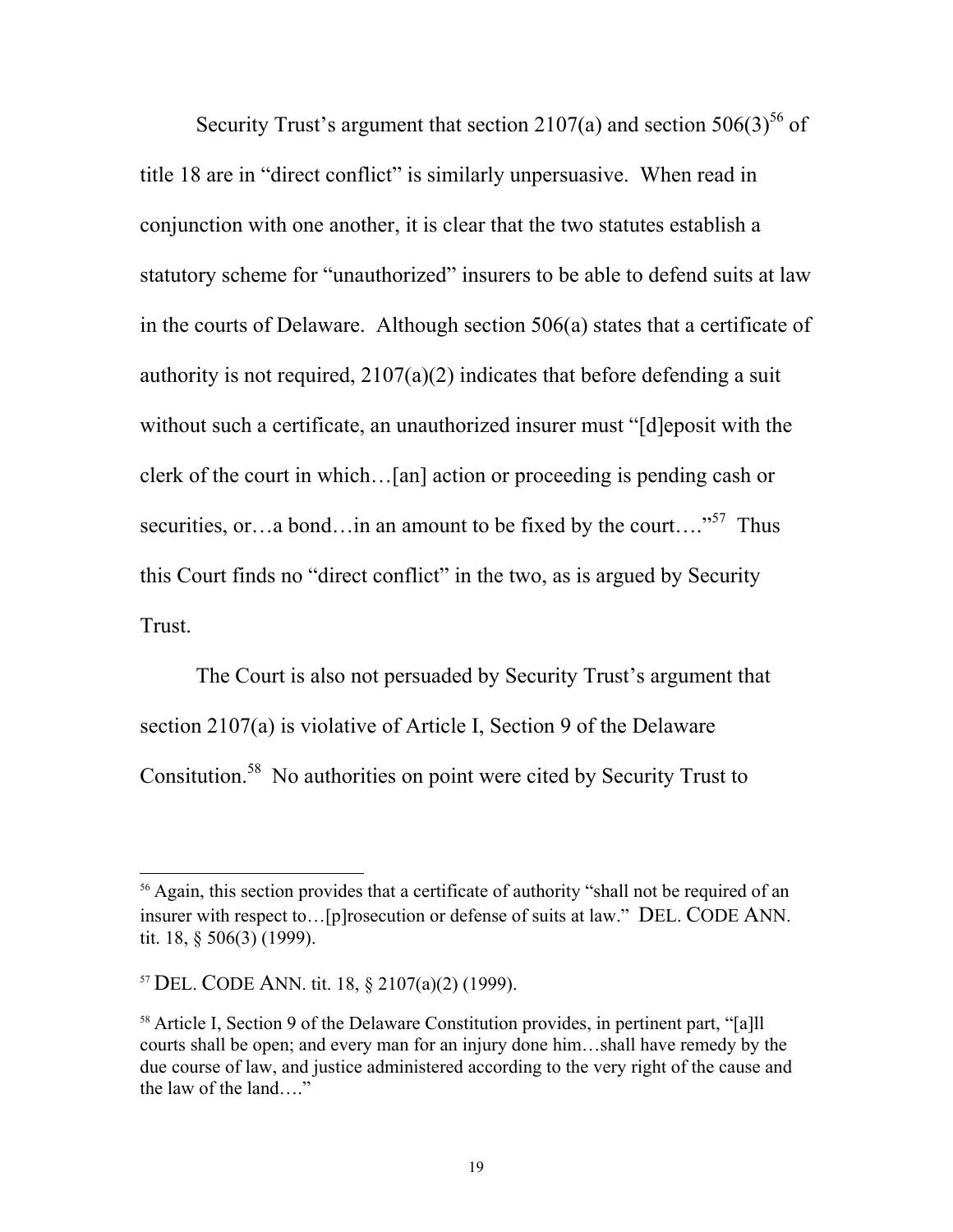support this claim. Other similar statutes have been upheld against constitutional challenge.<sup>59</sup>

With the above analysis in mind, and having concluded that Security Trust is an unauthorized insurer not having complied with relevant statutory authority, the Court finds that it cannot presently defend against Dr. Imran's complaint in any lawful manner. But as stated, subsection (b) of section 2107 permits this Court to, in its discretion, "order such postponement as may be necessary to afford the defendant reasonable opportunity to comply with the provisions of subsection (a)...[of section 2107], and to defend such action."[60](#page-19-1) In its discretion, this Court will do so. Accordingly, Security Trust will have until October 10, 2003 to comply with that subsection.

#### **V. CONCLUSION**

For all of the above reasons, Plaintiff's Motion to Strike is **GRANTED** insofar as the Court finds that Security Trust cannot presently defend against the complaint filed by Dr. Imran in any lawful manner. This relief is granted to the extent that Security Trust shall have until October 10,

<span id="page-19-0"></span> <sup>59</sup> See, e.g., Retail Union Health and Welfare Fund v. Seabrum, 242 S.E.2d 18, 20 (Ga. 1978) (reversing entry of default judgment against nonresident insurer that had tendered bond within reasonable time following entry of judgment, and holding that statute requiring any unauthorized insurer to deposit cash or securities or bond or to procure a certificate of authority before filing any responsive pleading was "to provide assurance that any judgment rendered against the insurer may be collected…").

<span id="page-19-1"></span><sup>60</sup> DEL. CODE ANN. tit. 18, § 2107(b) (1999).